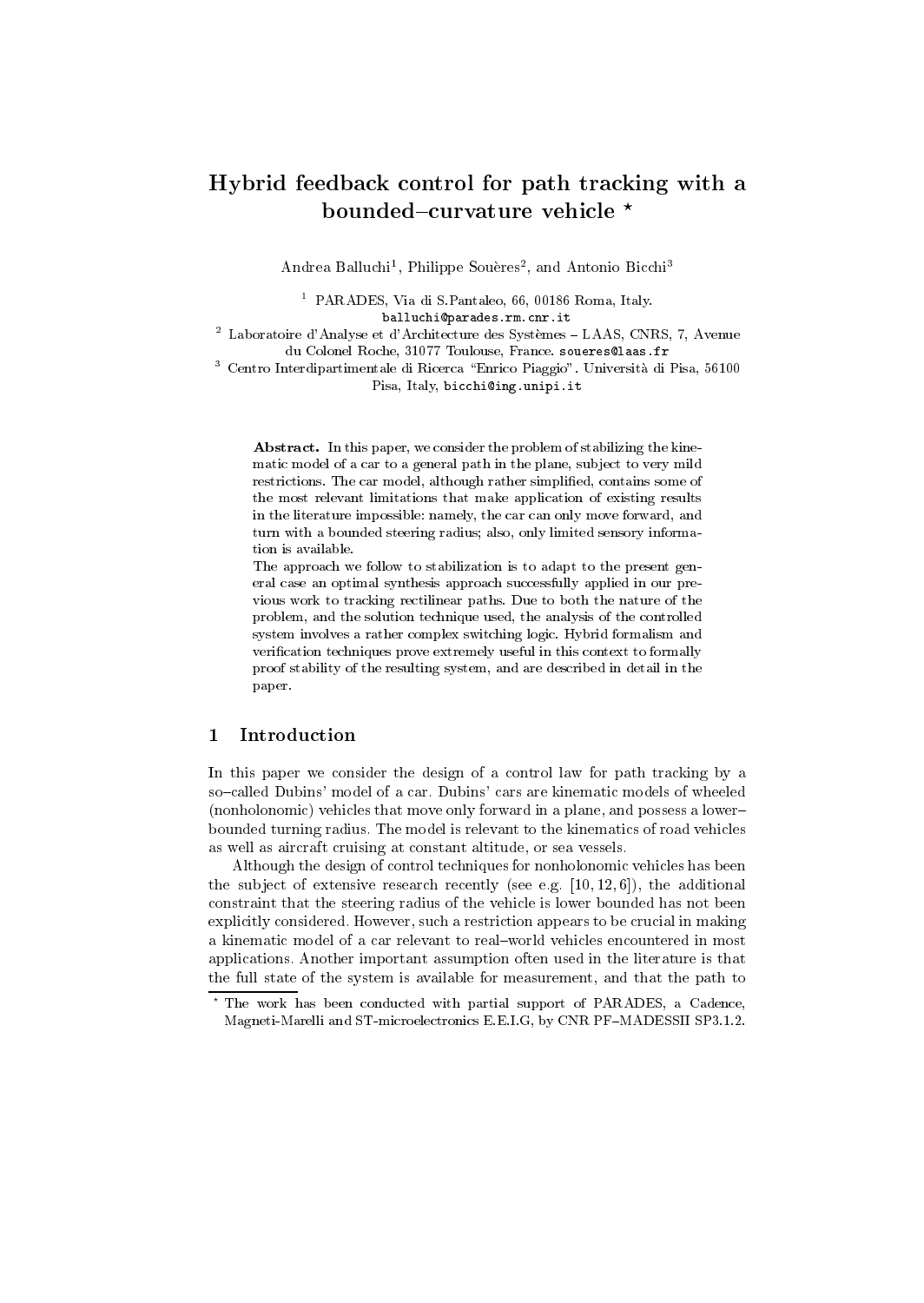be tracked is entirely known in advance. Instead, we consider in this paper the more realistic and less demanding case that the vehicle can only measure its current distance and heading angle error with respect to the closest point on the reference path in the plane, where only the sign of the path curvature is detected.

The approach we follow to stabilization of Dubins' cars is to adapt to the present general case an optimal synthesis approach successfully applied in our previous work to tracking rectilinear paths [11]. Due to both the nature of the problem, the type of sensors, and the solution technique used, the analysis of the controlled system involves a rather complex switching logic. Hybrid formalism (see  $[5, 14, 2]$ ) and verification techniques (see  $[8, 7, 1]$ ) prove extremely useful in this context to formally proof stability of the resulting system, and are described in detail in the paper, which is organized as follows.

In Section 2, a hybrid automaton that describes the motion of the vehicle with respect to the path is introduced, while in Section 3 the path-tracking controller is developed. Such controller, described in detail in Section 3.2, is obtained by considering a local approximation of the desired path with the tangent line, and by using a feedback controller designed for stabilization on straight paths (reported in Section 3.1). The advantages of the novel hybrid path $-tr$ racking formalization are exploited in Section 4, where the stability properties of the proposed controller are investigated. By a reachability analysis in the continuous state space, a finite state abstract representation of the hybrid closed-loop automaton is obtained. Though this representation is not a bisimulation, but rather a simulation, of the hybrid automaton  $([5])$ , it suffices to prove the stability properties of the proposed control. It is shown that the proposed hybrid feedback controller achieves stabilization of the Dubins' car on a generic reference path and sufficient conditions for global attractivity are derived.

### 2 Hybrid path tracking modeling using switching Frenet frames

We consider the kinematic model of a car-like robot moving forward on a plane, which was introduced by Dubins in [4]. A configuration of the vehicle is defined by an ordered pair  $(M(x, y), \theta) \in \mathbb{R}^+ \times S^+$ , where  $(x, y)$  are the coordinates of a reference point M in the plane and  $\theta$  is the angle made by the direction of the robot with respect to the  $x$ -axis. The kinematics of the car are described by

$$
\begin{cases} \n\dot{x} = V \cos \theta \\
\dot{y} = V \sin \theta \\
\dot{\theta} = \omega\n\end{cases} \n\text{ with } \n\vert \omega \vert < \frac{V}{R} \n\tag{1}
$$

where V is the constant forward velocity,  $\omega$  the is turning speed and the input constraint models a lower bound  $R>0$  on the turning radius of the car.

The problem we are concerned with is that of steering the vehicle to a given feasible path  $\Gamma$ , defined in the arclength parametrization by

$$
\Gamma = \{ (\hat{x}, \hat{y}) \in \mathbb{R}^2 \mid (\hat{x}, \hat{y}) = \hat{g}(\beta) \text{ for } \beta \in \mathbb{R} \}
$$
 (2)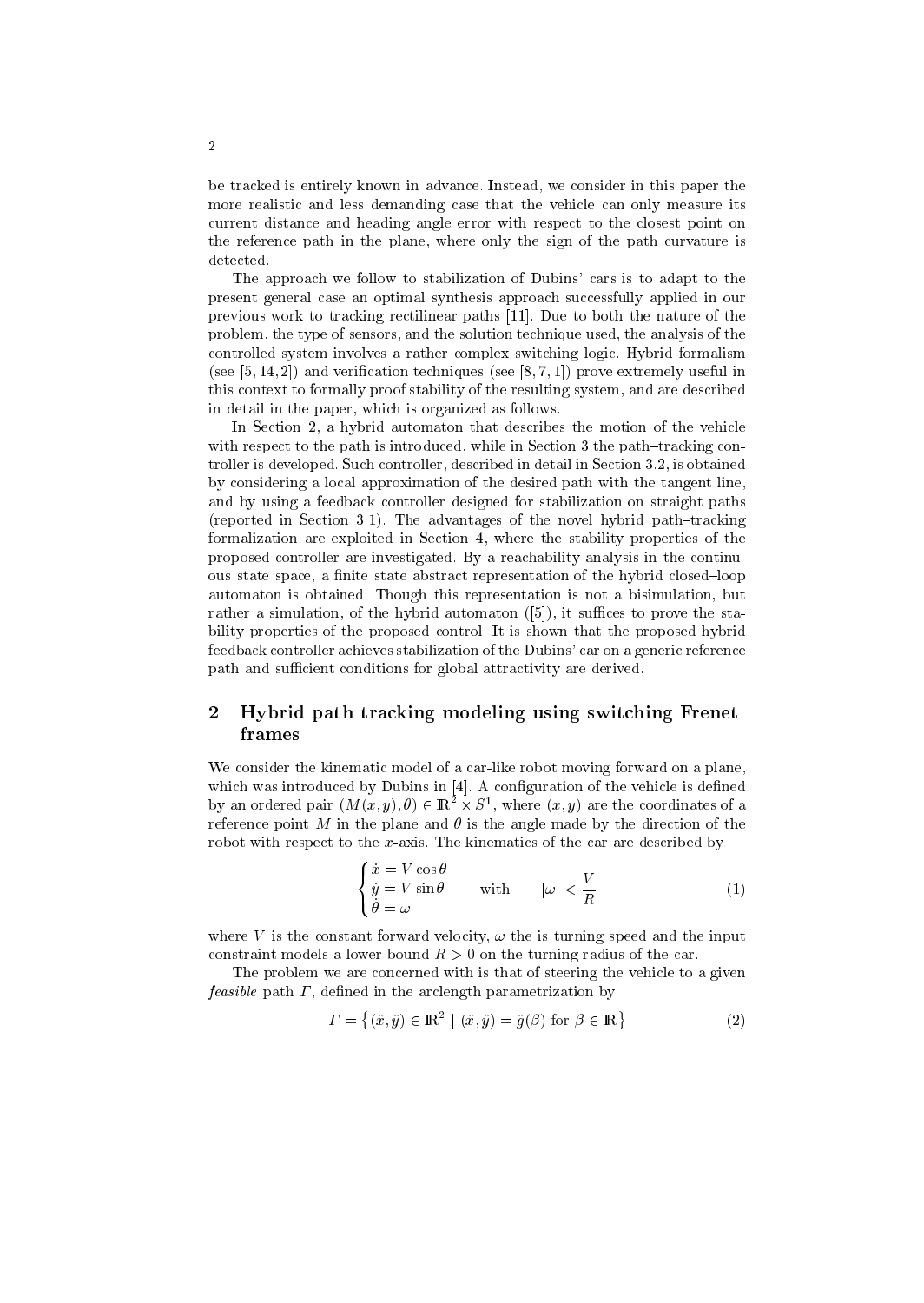

Fig. 1. Reference path and transformed coordinates.

with the following conditions:

- A)  $\hat{g}(\cdot)$  is a class  $C^1$  mapping from **IR** to  $\mathbb{R}^2$  and the orientation of  $\Gamma$  is that induced by increasing.  $\beta$ ;
- **B)** Denoting by  $\kappa(\beta)$  the curvature of  $\Gamma$  at  $\hat{g}(\beta)$  for all  $\beta \in \mathbb{R}$  where it is welldefined and setting  $\kappa(\beta) = \lim_{s \to \beta^{-}} \kappa(s)$ , when  $\kappa(\beta)$  is not well-defined, there exists a positive real  $R_T$  such that the normalized curvature  $\hat{\kappa}(s) \equiv$  $R\kappa(s)$  satisfies

$$
|\hat{\kappa}(\beta)| = R|\kappa(\beta)| \le \frac{R}{R_T} \equiv C < 1. \tag{3}
$$

C) Considering the open neighborhood of the path

$$
\mathcal{T}_{\Gamma} = \left\{ \mathbf{x} \in \mathbb{R}^2 : \exists \beta \in \mathbb{R}, \|\mathbf{x} - \hat{g}(\beta)\| < R_{\Gamma} \right\} \subset \mathbb{R}^2,\tag{4}
$$

for all  $\mathbf{x} \in \mathcal{T}_\Gamma$  there exists a unique nearest point on  $\Gamma$ .

In order to describe the motion of the vehicle with respect to the reference path  $\Gamma$ a mobile Frenet's frame associated to the curve  $\Gamma$  is considered. Given a vehicle position  $M(x, y) \in \mathcal{T}_{\Gamma}$ , the Frenet's frame  $\mathcal{S}_{T}(s)|_{s=\bar{\beta}}$  is defined by the tangent, the principal normal and the binormal axes of the curve at the point  $(x(y), y(y))$ of  $I$  , located at the minimum distance from  $M(x, y)$  (see Figure 1). As the vehicle moves with velocity V, the Frenet's frame  $S_T(s)$  follows its motion so as to keep it on the principal normal axis. The arclength abscissa <sup>s</sup> locates the current Frenet's frame. The tangent and the principal normal axes of  $S_T(s)$ remain within the plane containing the curve, while the binormal axis points either upwards, if the local curvature of  $\Gamma$  is counterclockwise (i.e.  $\kappa(s) > 0$ ), or downwards, if the local curvature is clockwise (i.e.  $\kappa(s) < 0$ ). Introduce the  $\alpha$  ansformated coordinates  $(s, y, v)$ , where:

 $=$  abscissa s defines the position of the Frenet's frame along the curve;

<sup>&</sup>lt;sup>1</sup> Note that, by assumptions A), B and C the Frenet's frame is well-defined along  $\Gamma$ .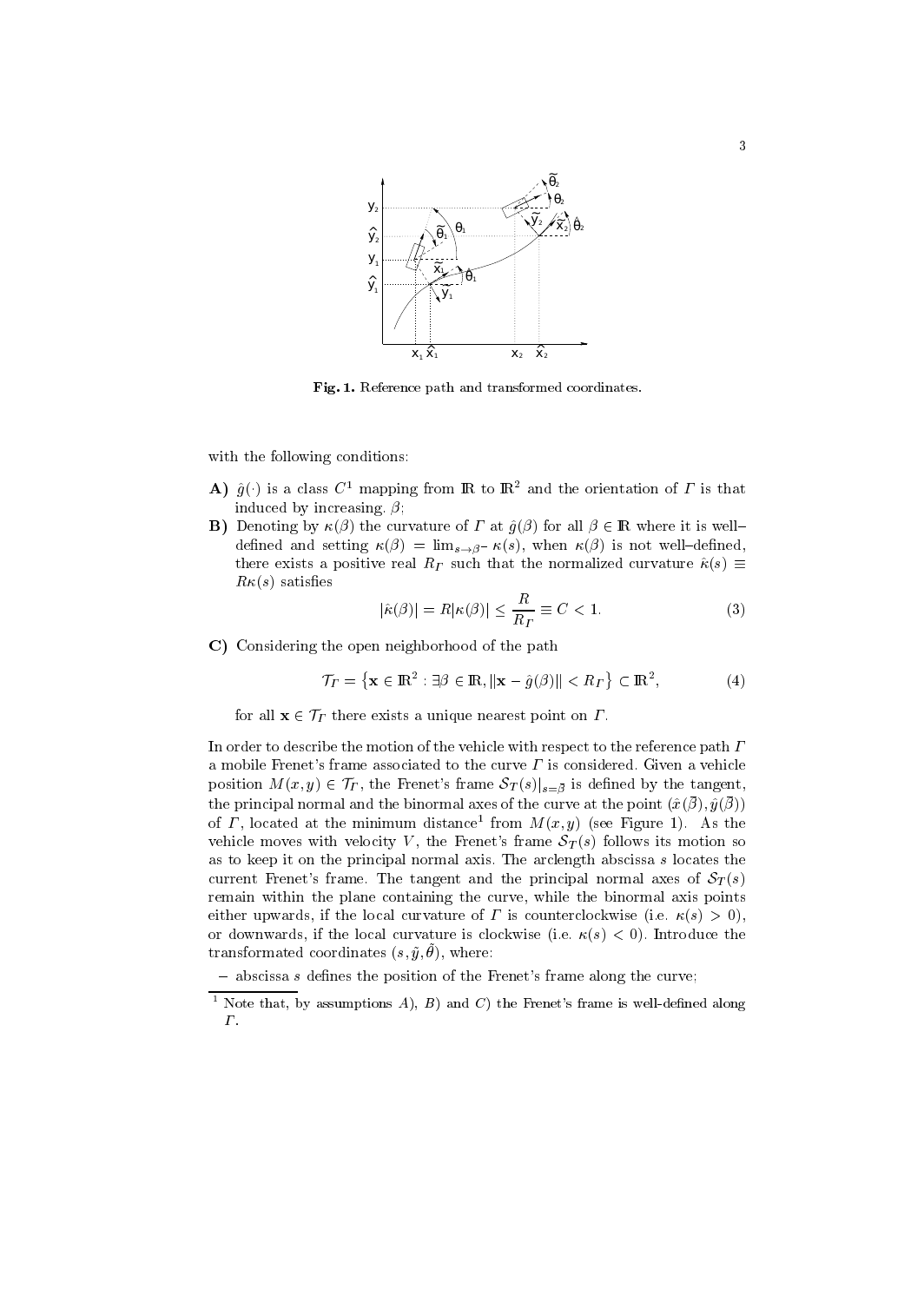

Fig. 2. Hybrid automaton  $PTHA_3$  modeling the car in the transformed state space.

- ${\cal V}$  g denotes the position of the robot along the principal normal of  $S_T(s)$ (lateral distance) normalized with respect to the minimum turning radius  $R$ ;
- $\sigma$  denotes its orientation with respect to the tangent axis or  $\mathcal{O}_T(s)$  (heading angle error), with sign taken according to the local direction of the binormal axis (see Figure 1).

It can be noticed that this coordinate system is similar to the one used by Samson [9], except for the switchings of the Frenet's frame. In fact, a change of curvature along the path produces a jump of the variables  $y$  and  $\sigma$  to the  $\sigma$  $\mathbf s$ ymmetric point with respect to the origin in the  $(y, v)$  -plane. The reason for introducing such discontinuity in the model is related to the different behaviors that a vehicle with bounded curvature has when it approaches a reference path. Indeed, the approach is apparently easier if the vehicle and the center of cur vature of the path lie on the opposite sides of the curve <sup>2</sup> . This formulation will turn out to be useful in the verication of the proposed path tracking controller.

I he motion of the robot in the transformed state  $(s, y, \sigma)$  – can be described by using the formalism of hybrid automata (see [5, 3]). The discrete nature of the model arises from the fact that the Frenet's frame  $S_T(s)$  changes its orientation during the motion, depending on the sign of the curvature  $\hat{\kappa}(s)$ . The discrete state, referred to as  $bin$ , assumes values in the set  $\{upwards, downwards\}$ , where *upwards* and *downwards* stands, respectively, for a upwards and downwards binormal axis of  $S_T(s(t))$ , at time t. The initial mode bin is: upwards, if  $\hat{\kappa}(s(0)) > 0$ ; downwards, if  $\hat{\kappa}(s(0)) < 0$ ; and any of those, otherwise. The dynamics the continuous states are sub ject to, in any open interval of time where the sign of  $\hat{\kappa}(s(t))$  does not change, are obtained by geometric arguments. The complete Path-Tracking Hybrid Automaton, referred to as  $PTHA_3$ , is depicted in Figure 2.

The specification for the design of a path tracking controller for the Dubins' car can be formulated using the hybrid automaton  $PTHA_3$ , which captures the

 $^{\circ}$  For instance, if the vehicle is required to approach a circle with curvature 1/ $R,$  then it can approach it only from outside.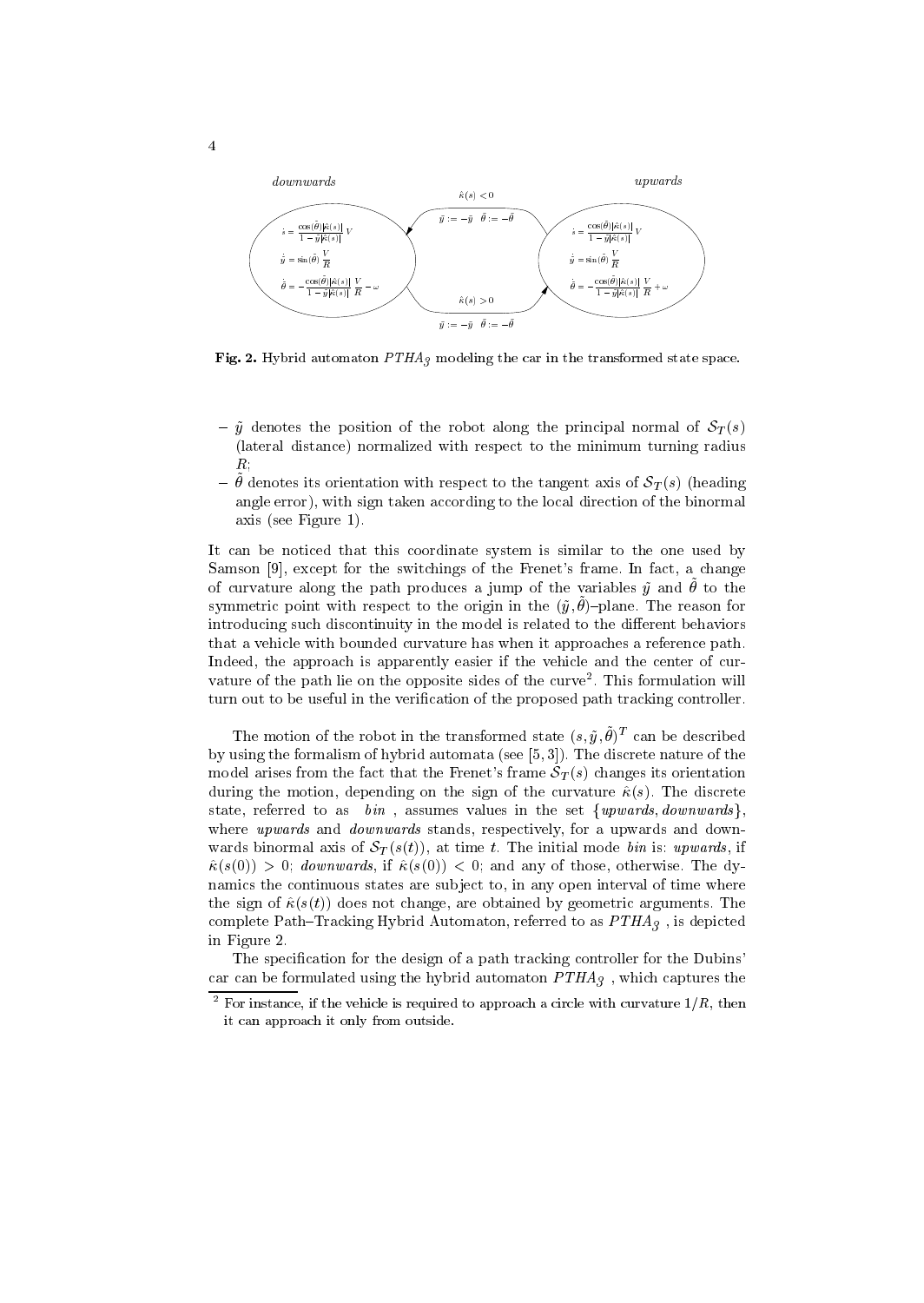

Fig. 3. Hybrid automaton  $PTHA_{2}$  of the vehicle in the reduced state space.

different behaviors of the bounded-curvature vehicle in approaching the path. For such hybrid model, the problem reduces to that one or steering  $(y, v)$  to  $\overline{y}$  $(0, 0).$ 

Assuming that only the sign of  $\hat{\kappa}(s)$  is available but not its amplitude, a reduced hybrid automaton can be considered for the path tracking problem. The local curvature  $|\hat{\kappa}(s)|$  is replaced by an unknown input disturbance  $d(t)$  the path tracking controller has to be robust to. By  $(3)$ , disturbance  $d(t)$  satisfies

$$
0 \le d(t) \le C < 1. \tag{5}
$$

The path tracking problem is described in the reduced continuous state space  $(y, v)$ . Curvature sign switching conditions  $\kappa(s) > 0$  and  $\kappa(s) \leq 0$  are modeled by a discrete uncontrollable input  $\sigma_r$  assuming either switch (when a change of curvature sign occurs) or the *silent move*  $\epsilon$  (otherwise). The reduced hybrid automaton, referred to as  $PTHA<sub>2</sub>$ , is reported in Figure 3.

In this case the path tracking problem is formulated as follows:

Problem 1. Let  $\Gamma$  as in (2) be a feasible reference path. Given the hybrid au $t$ omaton P $T$ H $A_2$  , find a feedback control law  $\omega$  (bin,  $(y,v)$ ) satisfying curvature constraint (1) such that, from any initial state  $(vin_0, (y_0, v_0))$  the trajectory  $(y(t), v(t))$  converges to the origin under the action or any unknown disturbance  $d(t)$ , bounded as in (5), and any sequence of uncontrollable events  $\sigma_r$ .

### 3Hybrid path-tracking feedback controller

## 3.1 Optimal feedback control for line tracking

In [11], the problem of driving the Dubins' car to a straight path has been considered. An optimal feedback control that minimizes the length travelled by the vehicle to reach the specified path was deviced. Define  $\sigma_N(y, \sigma) = y + 1 + 1$  $\cos(\theta)$  and  $\vartheta P(y, \theta) = y - 1 - \cos(\theta)$ . The optimal recuback control presented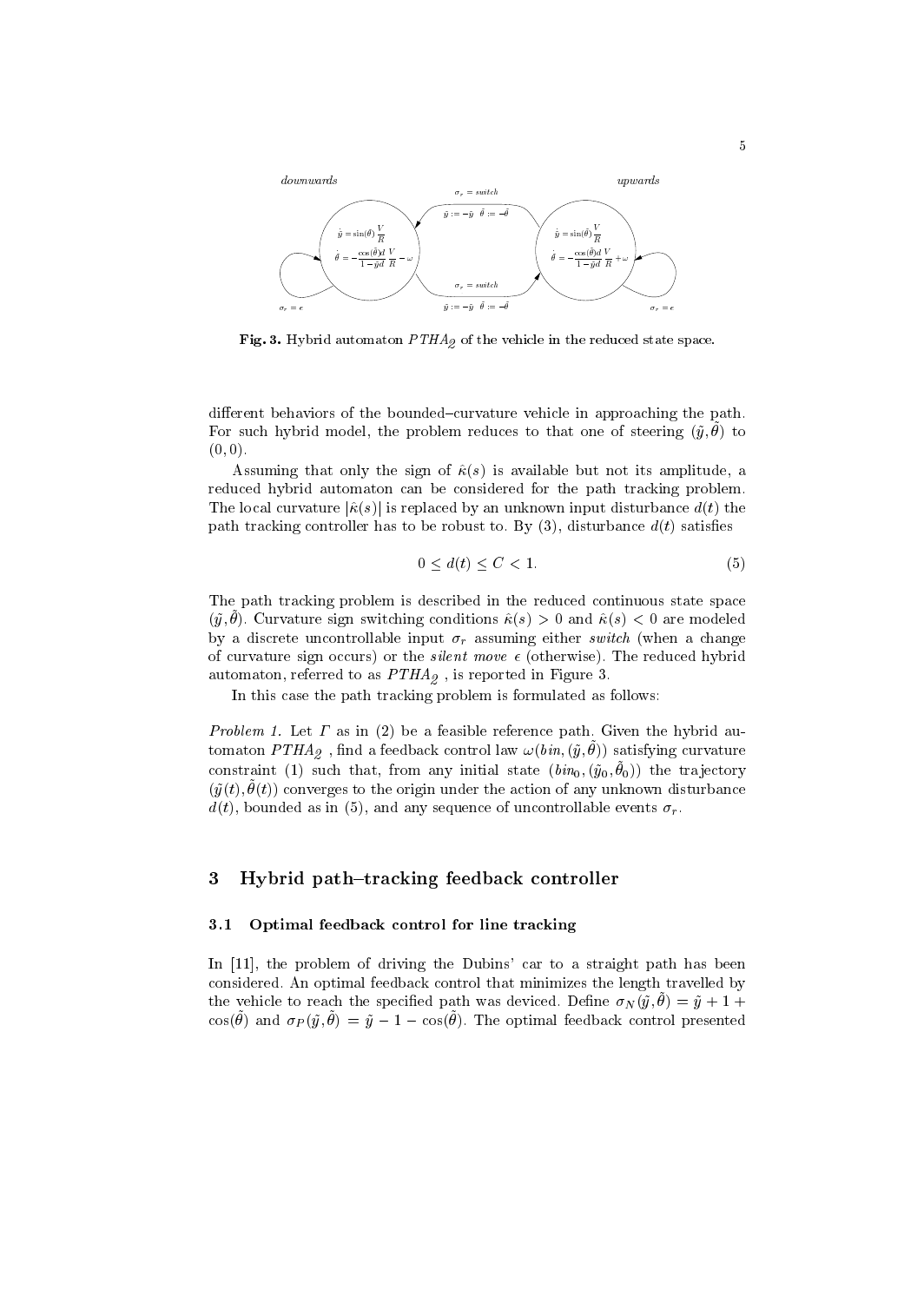in  $[11]$  is defined inside the region

$$
\mathcal{D}_{(\tilde{y}, \tilde{\theta})} = \begin{cases}\n\sigma_N(\tilde{y}, \tilde{\theta}) < 0 \ \wedge \ \tilde{\theta} \in [\pi, \frac{3}{2}\pi) \ \vee \\
\sigma_P(\tilde{y}, \tilde{\theta}) \leq 0 \ \wedge \ \tilde{\theta} \in (\frac{\pi}{2}, \pi) \ \vee \\
\tilde{\theta} \in [-\frac{\pi}{2}, \frac{\pi}{2}] \ \vee \\
\sigma_N(\tilde{y}, \tilde{\theta}) \geq 0 \ \wedge \ \tilde{\theta} \in [-\pi, -\frac{\pi}{2}) \ \vee \\
\sigma_P(\tilde{y}, \tilde{\theta}) > 0 \ \wedge \ \tilde{\theta} \in (-\frac{3}{2}\pi, -\pi)\n\end{cases} \tag{6}
$$

in the state space  $(\tilde{y}, \tilde{\theta})$ , which, modulo  $2\pi$  angles on  $\tilde{\theta}$ , corresponds to the whole space (see Figure 5). The optimal controller is described by three modes,

| $\Omega^0 = \text{sr} \cup \text{sl} \cup \text{O}, \quad \Omega^- = \text{r} \cup \text{rsr} \cup \text{rsl} \cup \text{rl}^{(1)} \cup \text{rl}^{(2)}, \quad \Omega^+ = \text{l} \cup \text{lsr} \cup \text{lsl} \cup \text{lr}^{(1)} \cup \text{lr}^{(2)}, \quad \text{O} = \{(0,0)\}\$<br>$\mathbf{r} = \mathbf{r}^{(1)} \cup \mathbf{r}^{(1)} \cup \mathbf{r}^{(3)}, \, \mathbf{lr}^{(1)} = \mathbf{lr}^{(1.1)} \cup \mathbf{lr}^{(1.2)} \cup \mathbf{lr}^{(1.3)}, \, \mathbf{lsr} = \mathbf{lsr}^{(1)} \cup \mathbf{lsr}^{(2)}, \, \mathbf{rsr} = \mathbf{rsr}^{(1)} \cup \mathbf{rsr}^{(2)}$<br>$\mathbf{l} = \mathbf{l}^{(1)} \cup \mathbf{l}^{(1)} \cup \mathbf{l}^{(3)}, \quad \mathbf{r} \mathbf{l}^{(1)} = \mathbf{r} \mathbf{l}^{(1.1)} \cup \mathbf{r} \mathbf{l}^{(1.2)} \cup \mathbf{r} \mathbf{l}^{(1.3)}, \ \mathbf{r} \mathbf{s} \mathbf{l} = \mathbf{r} \mathbf{s} \mathbf{l}^{(1)} \cup \mathbf{r} \mathbf{s} \mathbf{l}^{(2)}, \ \ \mathbf{l} \mathbf{s} \mathbf{l} = \mathbf{l} \mathbf{s} \mathbf{l}^{(1)} \cup \mathbf{l} \mathbf{s} \$                                                                                                                                                                                                                                                                                                                                                                                                                                                                                                                                                                                                                                                                                                                                                                                                                                                                                                                                                                                                                                                                                                                                                                                                                                                                                                                                                                                                                                                                                                                                                                                                                                                                                                                                                                                                                                                                                                                                                                                                                                                                                                                                                                                                                                                                                                                                                                                                                                                                                                                                                                                                                                                                                                        |
|-------------------------------------------------------------------------------------------------------------------------------------------------------------------------------------------------------------------------------------------------------------------------------------------------------------------------------------------------------------------------------------------------------------------------------------------------------------------------------------------------------------------------------------------------------------------------------------------------------------------------------------------------------------------------------------------------------------------------------------------------------------------------------------------------------------------------------------------------------------------------------------------------------------------------------------------------------------------------------------------------------------------------------------------------------------------------------------------------------------------------------------------------------------------------------------------------------------------------------------------------------------------------------------------------------------------------------------------------------------------------------------------------------------------------------------------------------------------------------------------------------------------------------------------------------------------------------------------------------------------------------------------------------------------------------------------------------------------------------------------------------------------------------------------------------------------------------------------------------------------------------------------------------------------------------------------------------------------------------------------------------------------------------------------------------------------------------------------------------------------------------------------------------------------------------------------------------------------------------------------------------------------------------------------------------------------------------------------------------------------------------------------------------------------------------------------------------------------------------------------------------------------------------------------------------------------------------------------------------------------------------------------------------------------------------------------------------------------------------------------------------------------------------------------------------------------------------------------------------------------------------------------------------------------------------------------------------------------------------------------------------------------------------------------------------------------------------------------------------------------------------------------------------------------------------------------------------------------------------------------------------------------------------------------------------------------------------------------------------------------------------------------------------------------------------------------------------------------------------------------------------------------------------------------------------------------------------------------------------------------------------------------------------------------------------------------------------------------------------------------------------------------------|
| $\mathbf{r}^{(1)} = \{ (\tilde{y}, \tilde{\theta})   \tilde{\theta} \in (0, \frac{\pi}{2}), \sigma_R(\tilde{y}, \tilde{\theta}) = 0 \},\$<br>$\mathbf{l}^{(1)} = \{(\tilde{y}, \tilde{\theta})   \tilde{\theta} \in (-\frac{\pi}{2}, 0), \sigma_L(\tilde{y}, \tilde{\theta}) = 0\},\$<br>$\mathbf{r}^{(2)} = \{(\tilde{y}, \tilde{\theta})   \tilde{\theta} \in [\frac{\pi}{2}, \pi), \sigma_R(\tilde{y}, \tilde{\theta}) = 0\},\,$<br>$\mathbf{l}^{(2)} = \{(\tilde{y},\tilde{\theta})   \tilde{\theta} \in (-\bar{\pi},-\frac{\pi}{2}], \sigma_L(\tilde{y},\tilde{\theta}) = 0\},$<br>$\mathbf{r}^{(3)}\!=\!\{(\tilde{y},\tilde{\theta}) \tilde{\theta}\in[\pi,\tfrac{3}{2}\pi),\sigma_R(\tilde{y},\tilde{\theta})=0\}\cup\{(0,\pi)$<br>$I^{(3)} = \{ (\tilde{y}, \tilde{\theta})   \tilde{\theta} \in (-\frac{3}{2}\pi, -\pi], \sigma_L(\tilde{y}, \tilde{\theta}) = 0 \},$<br>$\mathbf{l}\mathbf{r}^{(1,1)}\!=\!\{(\tilde{y},\tilde{\theta}) \tilde{\theta}\in(0,\tfrac{\pi}{2}),\sigma_N(\tilde{y},\tilde{\theta})\geq0,\sigma_L(\tilde{y},\tilde{\theta})<0\}$<br>$\mathbf{rl}^{(1,1)}\!=\!\{(\tilde{y},\tilde{\theta}) \tilde{\theta}\in(-\tfrac{\pi}{2},0),\sigma_L(\tilde{y},\tilde{\theta})>0,\sigma_P(\tilde{y},\tilde{\theta})\leq0\}$<br>$\mathbf{l}\mathbf{r}^{(1.2)}\!=\!\{(\tilde{y},\tilde{\theta}) \tilde{\theta}\in(-\tfrac{\pi}{2},0],\,\sigma_N(\tilde{y},\tilde{\theta})\geq0,\,\sigma_R(\tilde{y},\tilde{\theta})<0\}$<br>$\mathbf{rl}^{(1.2)} = \{(\tilde{y}, \tilde{\theta})   \tilde{\theta} \in [0, \frac{\pi}{2}), \sigma_R(\tilde{y}, \tilde{\theta}) > 0, \sigma_P(\tilde{y}, \tilde{\theta}) \leq 0\}$<br>$\mathbf{lr}^{\,(1.3)}\!=\!\{(\tilde{y},\tilde{\theta}) \tilde{\theta}\in(-\pi,-\tfrac{\pi}{2}],\sigma_N(\tilde{y},\tilde{\theta})\geq0,\sigma_R(\tilde{y},\tilde{\theta})<0\}\,\,\mathbf{rl}^{\,(1.3)}\!=\!\{(\tilde{y},\tilde{\theta}) \tilde{\theta}\in[\tfrac{\pi}{2},\pi),\sigma_R(\tilde{y},\tilde{\theta})>0,\sigma_P(\tilde{y},\tilde{\theta})\leq0\}$<br>$\mathbf{l}\mathbf{r}^{(2)} = \{(\tilde{y},\tilde{\theta}) \tilde{\theta} \in [\pi,\frac{3}{2}\pi), \sigma_R(\tilde{y},\tilde{\theta}) > 0, \sigma_N(\tilde{y},\tilde{\theta}) < 0\}$<br>$\mathbf{r} \mathbf{l}^{(2)} = \{(\tilde{y}, \tilde{\theta})   \tilde{\theta} \in (-\frac{3}{2}\pi, -\pi], \sigma_P(\tilde{y}, \tilde{\theta}) > 0, \sigma_L(\tilde{y}, \tilde{\theta}) < 0\}$<br>$\mathbf{s} \mathbf{r} = \{ (\tilde{y}, \tilde{\theta})   \tilde{y} < -1, \tilde{\theta} = \frac{\pi}{2} \}$<br>$\mathbf{sl} = \{ (\tilde{y}, \tilde{\theta})   \tilde{y} > +1, \tilde{\theta} = -\frac{\pi}{2} \}$<br>$\mathbf{lsr}^{(1)}\!=\!\{(\tilde{y},\tilde{\theta}) \tilde{\theta}\in[0,\tfrac{\pi}{2}),\sigma_N(\tilde{y},\tilde{\theta})<0\}$<br>$\text{rsl}^{(1)} = \{(\tilde{y}, \tilde{\theta})   \tilde{\theta} \in (-\frac{\pi}{2}, 0], \sigma_P(\tilde{y}, \tilde{\theta}) > 0\}$<br>$\mathbf{lsr}^{(2)} \!=\! \{(\tilde{y},\tilde{\theta}) \tilde{\theta}\in [-\tfrac{\pi}{2},0), \sigma_N(\tilde{y}_\downarrow\tilde{\theta})<0\}$<br>$\mathbf{rsl}^{(2)} = \{(\tilde{y},\tilde{\theta})   \tilde{\theta} \in (0,\frac{\pi}{2}], \sigma_P(\tilde{y},\tilde{\theta}) > 0\}$<br>$\mathbf{rsr}^{(1)}\!=\!\{(\tilde{y},\tilde{\theta}) \tilde{\theta}\in(\tfrac{\pi}{2},\pi),\sigma_R(\tilde{y},\tilde{\theta})<0\}$<br>$\mathbf{lsl}^{(1)}\!=\!\{(\tilde{y},\tilde{\theta}) \tilde{\theta}\in(-\pi,-\tfrac{\pi}{2}),\sigma_L(\tilde{y},\tilde{\theta})>0\}$<br>$\textbf{rsr}^{(2)}\!=\!\{(\tilde{y},\tilde{\theta}) \tilde{\theta}\in[\pi,\frac{3}{2}\pi),\sigma_R(\tilde{y},\tilde{\theta})< 0\}$<br>$\mathbf{Isl}^{(2)} = \{(\tilde{y}, \tilde{\theta})   \tilde{\theta} \in (-\frac{3}{2}\pi, -\pi], \sigma_L(\tilde{y}, \tilde{\theta}) > 0\}$ |

**Table 1.** Partition of domain  $D_{(\tilde{y},\theta)}$ , where  $\partial_R(y,v) = y + 1 - \cos(v)$  and  $\partial_L(y,v) =$  $y - 1 + \cos(v)$ 

\n- *go-straight*, where 
$$
\omega = 0
$$
\n- *turn-right*, where  $\omega = -\frac{V}{R}$
\n- *turn-left*, where  $\omega = +\frac{V}{R}$
\n
\n(7)

which are chosen as follows

 $(qo\_straight, \text{ if } (y, \sigma) \in \mathcal{U}^* | \wedge | \text{ turn\_right}, \text{ if } (y, \sigma) \in \mathcal{U}^* | \wedge | \text{turn\_left}, \text{ if } (y, \sigma) \in \mathcal{U}^* |$ (8)

where the partition  $\iota \iota' \cup \iota \iota' \cup \iota'$  or domain  $\nu_{(\bar{u},\bar{\theta})}$  is defined as in Table 1. In Figure 5 the boundaries between subsets of the partition  $\overline{M}$   $\cup$   $\overline{M}$   $\cup$   $\overline{M}$  are represented by dotted lines, and the direction of motion, when the reference path is a straight line i.e.  $d = 0$ , is represented by directed curves.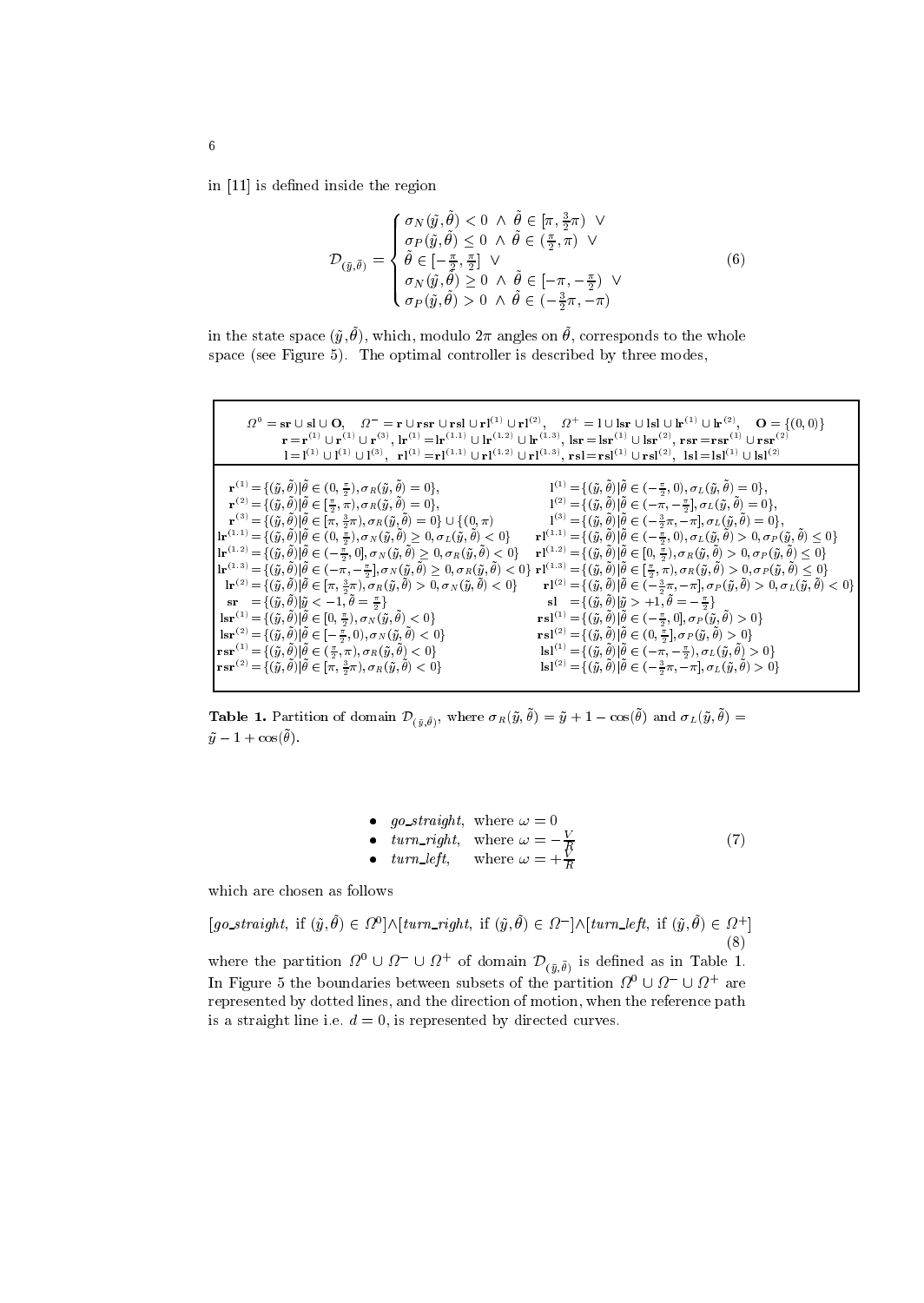### 3.2 Feedback tracking control for generic path

In this section a hybrid feedback controller which solves Problem 1 is derived from the one reported in the previous section. The hybrid model of the vehicle  $PTHA<sub>2</sub>$  is characterized by the two modes: upwards and *downwards*. In mode *downwards* input  $\omega$  appears with opposite sign with respect to mode upwards. Since the controller modes in (8) has been set assuming an upwards binormal axis then, the controller modes  $turn\_right$  and  $turn\_left$  have to be switched when the vehicle is in mode *downwards*. Hence, for a generic feasible path  $\Gamma$ , the fullstate reedback controller is defined in  $\{u\}$ wards, downwards $\int \times D(\bar{y},\theta)$  by setting the controller modes as follows

- go\_straight, if  $(bin, (\tilde{y}, \tilde{\theta})) \in \{upwards, downwards\} \times \Omega^0$
- $i$ urn right;  $\text{tr}\left(y, v\right) = \text{tr}\left(\text{tr}\left(x, v\right), \text{tr}\left(y, v\right)\right)$   $\in \text{tr}\left(\text{tr}\left(x, v\right)\right)$
- $turn_{\ell}e_{\ell}$ ,  $\text{if} (vin, (y, \sigma)) \in (upwards \times \{1\}) \vee (vin, (y, \sigma)) \in (aounuaras \times \{1\})$ 
	- (9)

 $\mathbf{I}$  , and the set of  $\mathbf{I}$ 

where  $\mathcal{U}$ ,  $\mathcal{U}$  and  $\mathcal{U}$  are as in Table 1. The closed—loop hybrid automaton  $CLHA$  obtained by applying the feedback  $(7),(9)$  to the vehicle hybrid automaton  $PTHA<sub>9</sub>$  is depicted in Figure 4. According to (9) and (8), CLHA has the discrete state mode that assumes values in the set  $\mathcal{O} = \{zero, negative, positive\}$ , as follows

\n- $$
mode = zero
$$
 if  $(\tilde{y}, \tilde{\theta}) \in \Omega^0$
\n- $mode = negative$  if  $(\tilde{y}, \tilde{\theta}) \in \Omega^-$
\n- $mode = positive$  if  $(\tilde{y}, \tilde{\theta}) \in \Omega^+$
\n
\n(10)

The initial state  $(m\omega a_0, (y_0, \omega_0))$  of the hybrid automaton CLHA has to satisfy (10).

The coordinate transformation  $(x, y, v) \rightarrow (s, y, v)$  becomes singular when the vehicle lies on the center of the local osculating circle to the path  $\Gamma$ . That is if, at some time  $\bar{t}$ ,  $\tilde{y}(\bar{t}) |\hat{\kappa}(s(\bar{t}))| = 1$ , or equivalently  $\tilde{y}(\bar{t}) d(\bar{t}) = 1$ . For any initial if, at some time  $\bar{t}$ ,  $\tilde{y}(\bar{t}) |\hat{\kappa}(s(\bar{t}))| = 1$ , or equivalently  $\tilde{y}(\bar{t}) d(\bar{t}) = 1$ . For any initial configuration  $(M(x_0, y_0), \theta_0)$ , with  $M(x_0, y_0) \in \mathcal{T}_\Gamma$  as in (4), the corresponding state  $(y_0, \sigma_0)$  satisfies  $y_0 \leq C$  . Further since, by (5)  $a \leq C$ , then  $y_0 a \leq 1$  at the given initial condition. However, to ensure that

$$
\tilde{y} \, d < 1 \quad \text{i.e.} \quad 1 - \tilde{y} \, d > 0 \tag{11}
$$

will hold along all the trajectories of  $CLHA$ , we need to further restrict the admissible initial vehicle configurations, in terms of its initial orientation  $\theta_0$ .

Proposition 1. Let the continuous disturbance d be bounded to belong to the interval  $[0, C]$ , with

$$
C < 0.5 \tag{12}
$$

Then, (11) is satisfied diving an inflectiones of CEHA starting from (mode $(0, (g_0, v_0))$ such that

$$
(\tilde{y}_0, \tilde{\theta}_0) \in \mathcal{I}_{(\tilde{y}, \tilde{\theta})} = \left\{ (\tilde{y}, \tilde{\theta}) \in \mathcal{D}_{(\tilde{y}, \tilde{\theta})} \mid |\tilde{y}| < C^{-1} - 1 + |\cos(\tilde{\theta})| \right\} \tag{13}
$$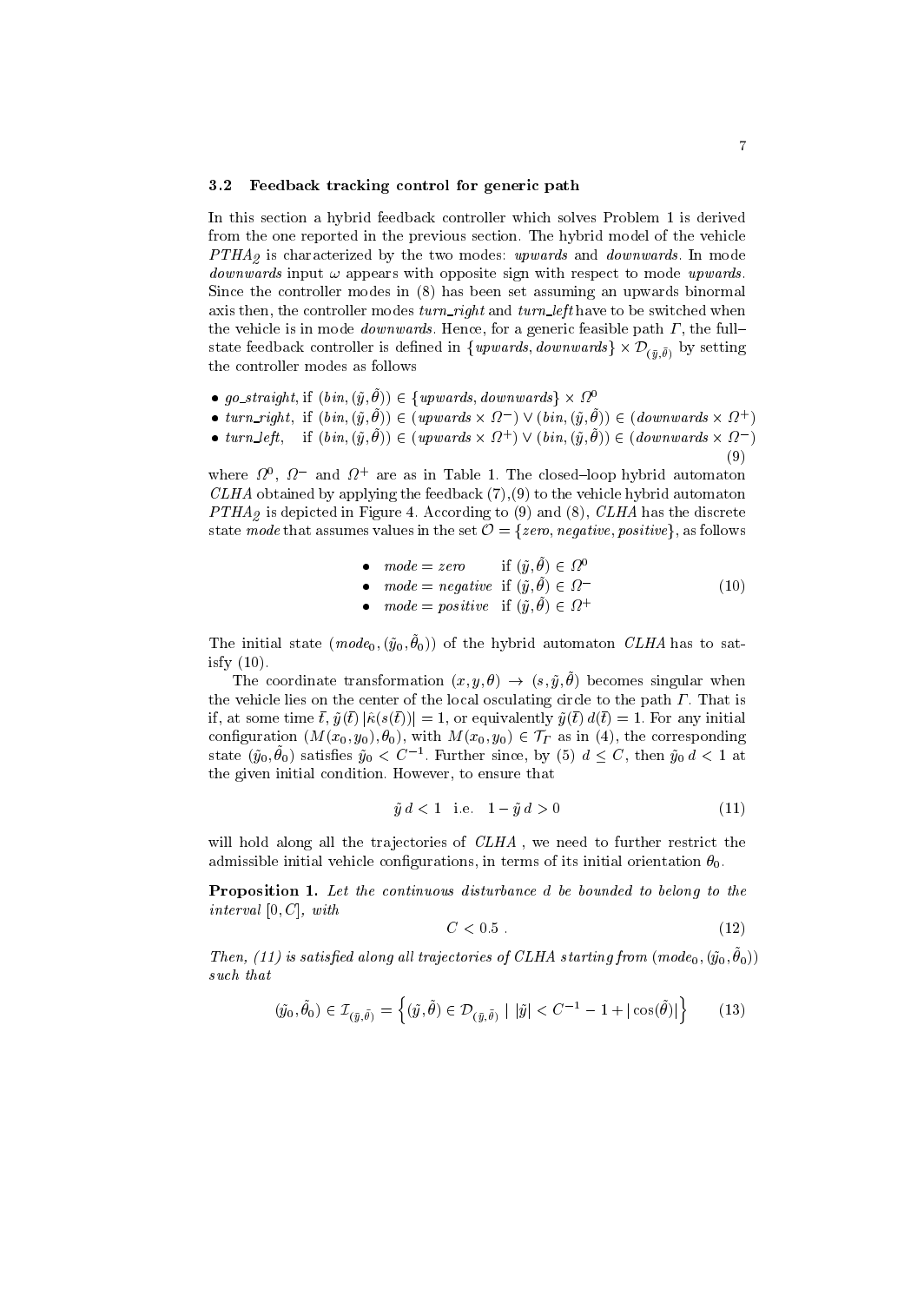

Fig. 4. Hybrid model of the closed-loop system CLHA .

Proof. The proof is not reported due to space limitation.

Note that, for initial configurations satisfying (13) we have  $M(x_0, y_0) \in \mathcal{T}_\Gamma$  as in (4). By Proposition 1, if a reference path  $\Gamma$  has minimum radius of curvature  $R<sub>\Gamma</sub>$  greater than twice the minimum turning radius R of the vehicle, and if no change on the sign of the curvature occurs, then for any initial vehicle configuration  $(M(x_0, y_0), \theta_0)$ , with lateral position and orientation errors bounded to belong to  $\mathcal{L}_{(\bar{y},\theta)}$  as in (13), condition (11) is ensured.

#### 4Verification of the hybrid path-tracking controller

In this section the behavior of the hybrid automaton CLHA is analyzed by introducing an equivalence relation  $\sim$  in the hybrid state space  $\sigma \sim \nu_{(\bar{u},\theta)}$  and by computing the corresponding quotient (see [5]). Consider the partition  $\Pi_{(\bar{y},\bar{\theta})}$  of the  $\mathrm{domain}~\mathcal{D}_{(\bar{y},\bar{\theta})} \text{ in (6) given by the 24 subsets } \left\{\mathbf{r}^{(1)},\cdots,\mathbf{rl}^{(2)}\mathbf{l}^{(3)},\cdots,\mathbf{lsl}^{(2)},\mathbf{O}\right\}, \mathrm{de-}$ **of the contract of the contract of the contract of the contract of the contract of the contract of the contract of the contract of the contract of the contract of the contract of the contract of the contract of the contra** , defined as a set of the set of the set of the set of the set of the set of the set of the set of the set of the set of the set of the set of the set of the set of the set of the set of the set of the set of the set of t fined in Table 1, with  ${\bf r}$  ( $\cdot$ ) and  ${\bf l}^{(2)}$  replaced by  ${\bf r}$  ( $\cdot$ )  ${\bf l}^{(3)}$ . We say that  $(\textit{mode}_1, (y_1, \theta_1))$ ,  $(mouez, (yz, v_2))$  are equivalent, i.e.  $(mouez, (y_1, v_1)) \sim (mouez, (y_2, v_2))$ , in  $(y_1, v_1) \in$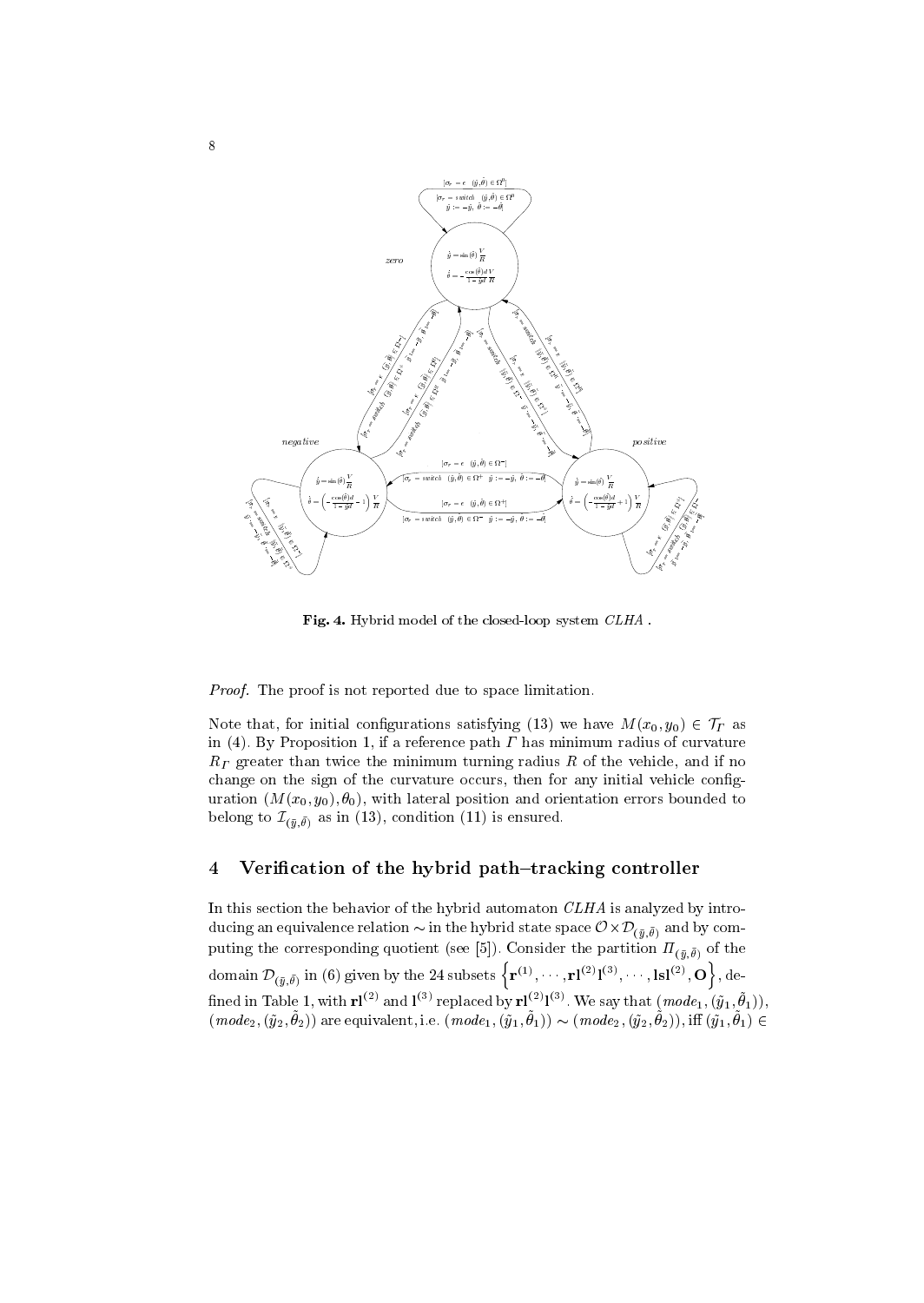**p**, for some  $\mathbf{p} \in H_{(\bar{y},\theta)},$  implies  $(y_2, v_2) \in \mathbf{p}$ , we associate to the corresponding **p**, for some  $\mathbf{p} \in \Pi_{(\bar{y}, \bar{\theta})}$ , implies  $(\tilde{y}_2, \theta_2) \in \mathbf{p}$ . We associate<br>quotient space  $Q^{\sim} = \{ \mathcal{O} \times \mathbf{r}^{(1)}, \dots, \mathcal{O} \times \mathbf{O} \}$  a nondermin  $\mathcal{L}$  and  $\mathcal{L}$  and  $\mathcal{L}$  and  $\mathcal{L}$  and  $\mathcal{L}$  and  $\mathcal{L}$  and  $\mathcal{L}$  and  $\mathcal{L}$  and  $\mathcal{L}$  and  $\mathcal{L}$  and  $\mathcal{L}$  and  $\mathcal{L}$  and  $\mathcal{L}$  and  $\mathcal{L}$  and  $\mathcal{L}$  and  $\mathcal{L}$  and  $\mathcal{L}$  and chine, referred to as FSM  $_{F1\mathrm{C}}$  , with states corresponding to the equivalence classes in  $Q$  (rabeled, with a slight abuse of notation,  $\Gamma^\vee$  ,  $\cdots$  ,  $\mathbf{O}$ ). The nextstate function of FSM  $PTC$  is defined as follows: for any  $Q_1, Q_2 \in Q_{-}$  , a transition from  $Q_1$  to  $Q_2$  occurs iff there exists an arc of trajectory of the hybrid auto $m$ <sub>1</sub> to some  $(m \nu u_1, (y_1, v_1)) \in Q_1$  to some  $(m \nu u_2, (y_2, v_2)) \in Q_2$ , for some discrete disturbance  $\sigma_r$  and some continuous disturbance d.

**Proposition 2.** Given the hybrid system CLHA, if the discrete disturbance  $\sigma_r$ takes always the value  $\epsilon,$  then, for any initial hybrid state (mode,  $(y_0, v_0)$ )  $\epsilon$  $\mathcal{O}\times\mathcal{L}_{(\bar{y},\theta)}$  as in (19), under the action of any assurance  $a$  bounded as in (9) with  $C$  as in  $(12)$ , we have:

- ${\it -}$  the quotient system obtained from the equivalence relation  ${\sim}$  is the finite state machine  $FSM_{PTC}$  depicted in Figure 5;
- ${ -}$  an upper bound for the space travelled by the origin of the Frenet's frame along the path  $\Gamma$ , when the hybrid state is in a given equivalence class is represented by the weight associated to exiting arc;
- ${ }$  the quotient system  $FSM_{PTC}$  remains in each equivalence class a bounded amount of time except for  $\bullet$  where  $(y, v) = (0, 0)$ .

*Proof.* The proof, which is based on reachability analysis, is not reported here due to space limitation.

If the reference path  $\Gamma$  has curvature always of the same sign, the convergence of the Dubins' car to the path is guaranteed by:

**Corollary 1.** If the reference path  $\Gamma$  has curvature always of the same sign and amplitude lower than  $\frac{1}{2R}$ , the hybrid feedback control (7) and (9), ensures the tracking by  $I$  for any initial vehicle configuration in the domain  $L_{(\bar{u},\theta)}$  as in (15). The origin of the Frenet frame covers at most a distance of

$$
\begin{cases} 1 + \frac{9}{2}\pi + \frac{\pi}{C} & \text{if } C \in [0, \frac{\pi}{6+5\pi})\\ 4 + 7\pi + \frac{\pi}{2C} & \text{if } C \in [\frac{\pi}{6+5\pi}, \frac{1}{2}) \end{cases}
$$
(14)

along the reference path  $\Gamma$  before the vehicle approaches it with correct orientation.

Proof. The proof is not reported due to space limitation.

By Proposition 2, if  $\Gamma$  is a straight line then the closed-loop system enforces  $s$ *itumy* invertising (see [13] for a tutorial) in the space  $(y, v)$  on the lines **si**, **si** and the arcs  ${\bf r}^{(1)},\,{\bf l}^{(2)},\,{\bf r}^{(3)},\,{\bf l}^{(7)}$  untill the origin is reached. If the reference path is not a straight line, sliding motions are enforced only on the lines sr, sl, on the arcs  ${\bf r}^{(+)}$ ,  ${\bf r}^{(0)}$  and on a piece of the arc  ${\bf l}^{(-)}$ . Under ideal sliding motion, around the origin the control  $\omega$  switches at infinite frequency between  $\frac{\overline{R}}{R}$ ,  $0$  and  $-\overline{\overline{R}}$ . The mean value of such control (i.e. the *equivalent control*) is the signal  $\kappa v$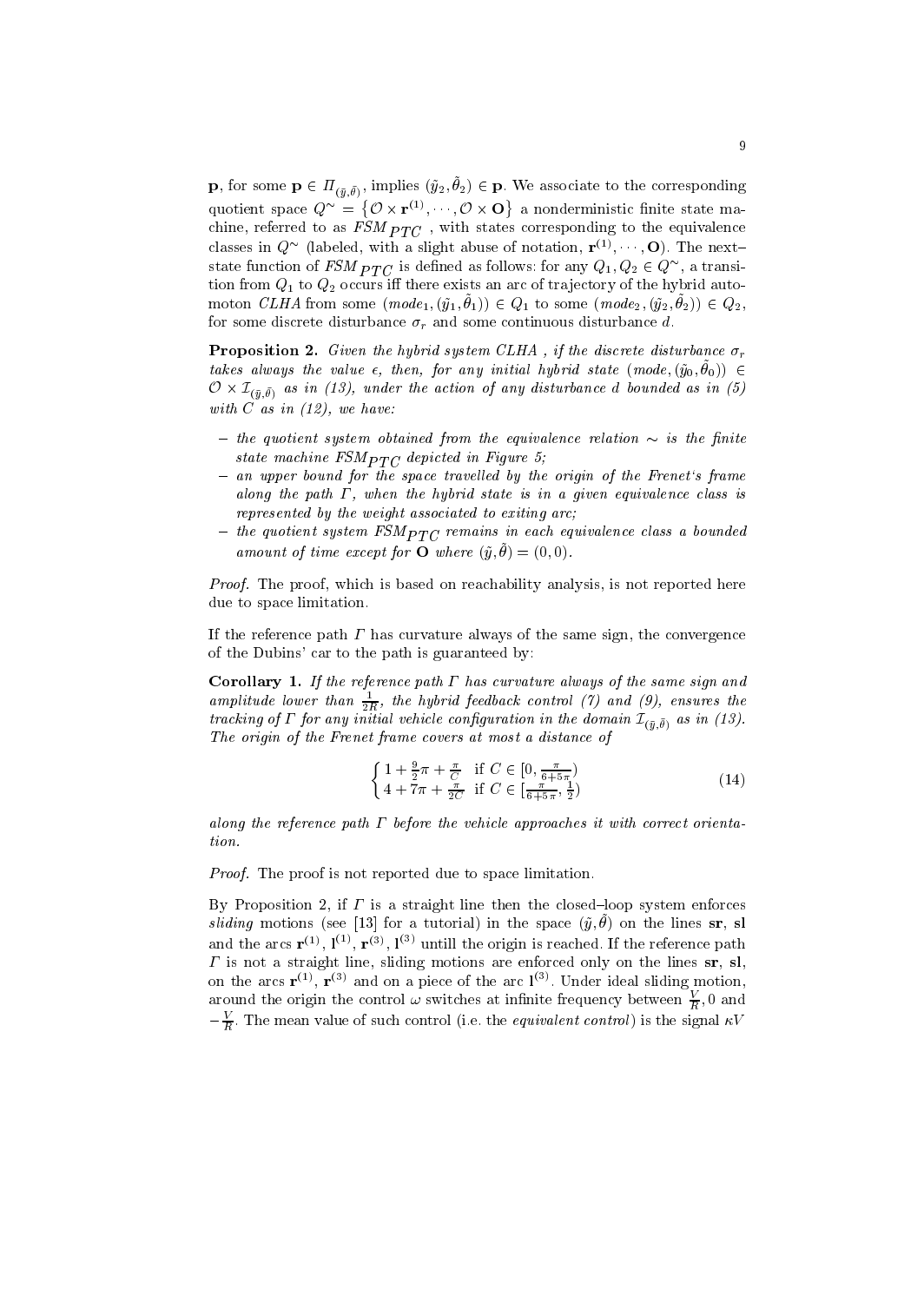

 $\mathbf{r}$  is  $\mathbf{v}$ . On the left: shortest paths synthesis in the  $(y, v)$  - plane. On the right: ninte state mathematic mathematic representing the closed  $\mathbb{R}^n$  of the closed  $\mathbb{R}^n$  $CLHA$ , when  $\sigma_r = \epsilon$ .

that makes the robot follows the reference path  $\Gamma$  with velocity  $V$ . In the real implementation smoothing techniques are applied to avoid this chattering.

The behavior of the closed-loop system  $CLHA$  under the action of the discrete disturbance  $\sigma_r$  is characterized by the following propositions.

**1 roposition 5.** Given an initial condition  $(y_0, v_0)$  in the open neighborhood of the origin

$$
\mathcal{N}_{(\tilde{y}, \tilde{\theta})} = \left\{ (\tilde{y}, \tilde{\theta}) : |\tilde{y}| < 1, -\arccos\left(\frac{1}{2} - \frac{\tilde{y}}{2}\right) < \tilde{\theta} < \arccos\left(\frac{1}{2} + \frac{\tilde{y}}{2}\right) \right\} \tag{15}
$$

(see Figure 6), the hybrid closed-loop system CLHA keeps the continuous-time trajectory  $(y(t), v(t))$  inside  $\mathcal{N}(\bar{y}, \theta)$ , ander any distarbance  $u(t)$  bounded as in (5) and any sequence of events r .

Proof. The proof is not reported due to space limitation.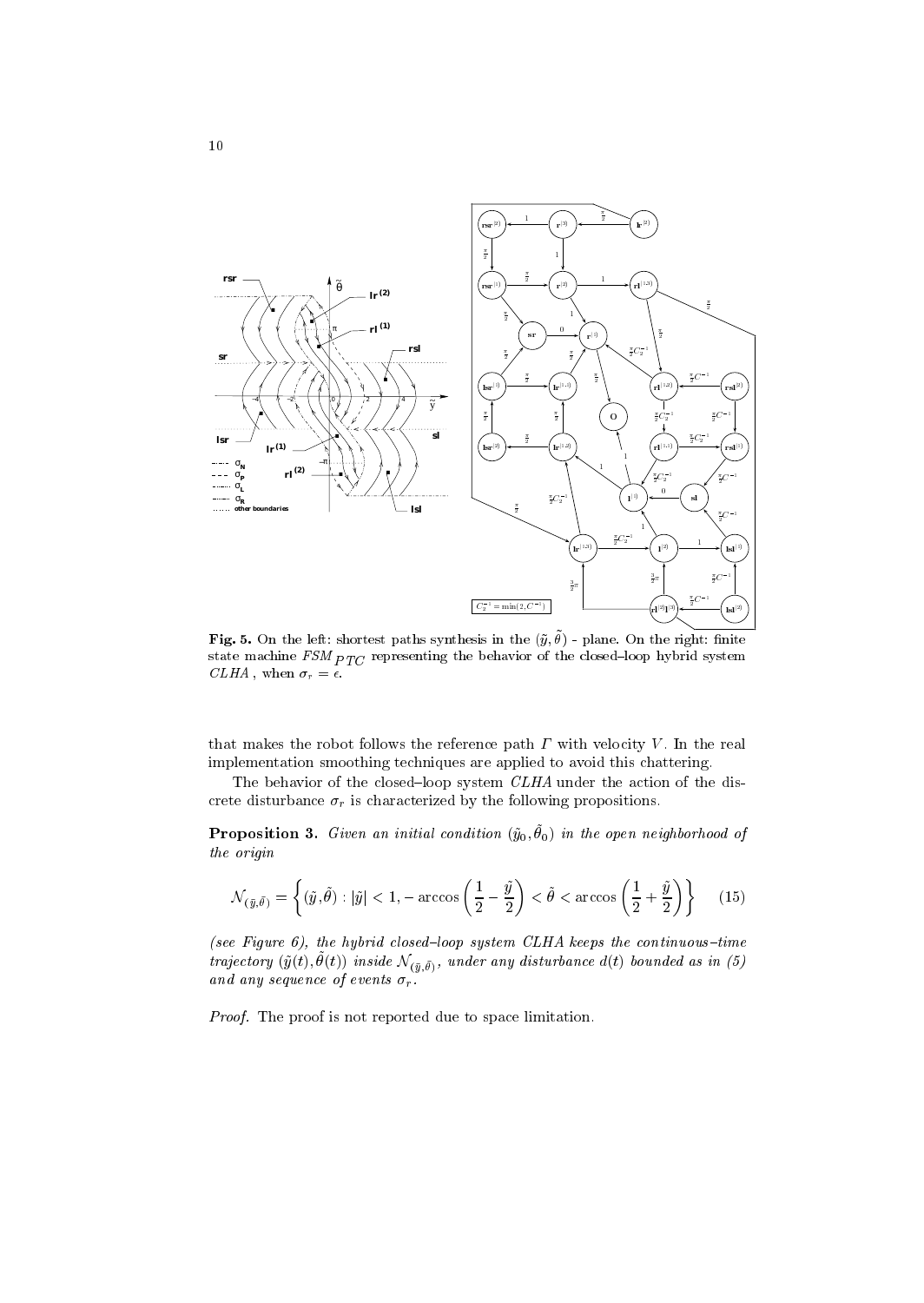

**Fig. 6.** On the left:quotient system  $FSM$   $_{PTC}$  representing the behavior of the closed–loop hybrid system  $CLHA$  , when the intial state belongs to  $\mathcal{O}\times \mathcal{N}_{(\tilde{v},\tilde{\theta})}.$  On the right: regions in the domain  $\mathcal{D}_{(\tilde{y}, \tilde{\theta})}$  where  $\tilde{W} > 0$ .

**Proposition 4.** If the reference path  $\Gamma$  is such that changes in the curvature sign are at aistance greater than  $(5 + \frac{1}{2})K$  atong it, then the hybrid feedback 22 January 2014 - 2014 - 2014 - 2014 - 2014 - 2014 - 2014 - 2014 - 2014 - 2014 - 2014 - 2014 - 2014 control (7), with modes chosen according to (9) stabilizes the robot along the reference path  $\Gamma$ .

*Proof.* The set  $\mathcal{N}_{(\bar{y}, \bar{\theta})}$  defined in (15) is such that

$$
\mathcal{N}_{(\tilde{u},\tilde{\theta})} \subset \mathbf{O} \cup \mathbf{r}^{(1)} \cup \mathbf{l}^{(1)} \cup \mathbf{lr}^{(1.1)} \cup \mathbf{lr}^{(1.2)} \cup \mathbf{rl}^{(1.1)} \cup \mathbf{rl}^{(1.2)}.
$$

Since, by Proposition 3,  $\mathcal{N}(\bar{y},\theta)$  is a robust invariant set for the closed Toop hybrid system C*LHA*, then, if we restrict our attention to the domain  $\mathcal{N}(\tilde{u},\theta)$ , the transitions from  $\mathbf{lr}^{(11)}$  to  $\mathbf{lsr}^{(2)}$  and from  $\mathbf{rl}^{(112)}$  to  $\mathbf{rsl}^{(2)}$ in the quotient system FIC shown be removed. Furthermore, notice that, under the action of the action of the action of the action of the action of the action of the action of the action of the action of the action of the action of the action of discrete disturbance  $\sigma_r =$  switch, the reset  $y := -y$  and  $\sigma := -\sigma$  introduces the mutual transitions  ${\bf r}^{(1)} \nightharpoonup {\bf r}^{(1)} \nightharpoonup {\bf r}^{(11)} \nightharpoonup {\bf r}^{(111)}$ , and  ${\bf l} {\bf r}^{(112)} \nightharpoonup {\bf r}^{(112)}$ . Hence, in the presence of the discrete disturbance  $\sigma_r$  and for any disturbance d as in (5), when the initial state belongs to  $O\times N_{(\bar{y},\bar{\theta})},$  the quotient system  $\emph{FSM}_{PTC}$  obtained from the equivalent relation  $\equiv$  is as in Figure 6.

To analyse the convergence to  $\bullet$  of trajectories  $(y(t), v(t))$ , introduce the function

$$
W(\tilde{y}, \tilde{\theta}) = \frac{1}{2}(\tilde{y}^2 + \tilde{\theta}^2). \tag{16}
$$

W  $(y, v)$  has the property that if, at time  $t = t$ ,  $\sigma_r = s$  witch then W  $(y(t), v(t)) =$  $W(y(t_1), \sigma(t_1))$ . The derivative with respect to time of function (16) evaluates to

$$
\dot{W}(\tilde{y},\tilde{\theta}) = \left[\tilde{y}\sin(\tilde{\theta}) - \tilde{\theta}\frac{\cos(\tilde{\theta})d}{1 - \tilde{y}d} - \tilde{\theta}\varpi\right]\frac{V}{R},\tag{17}
$$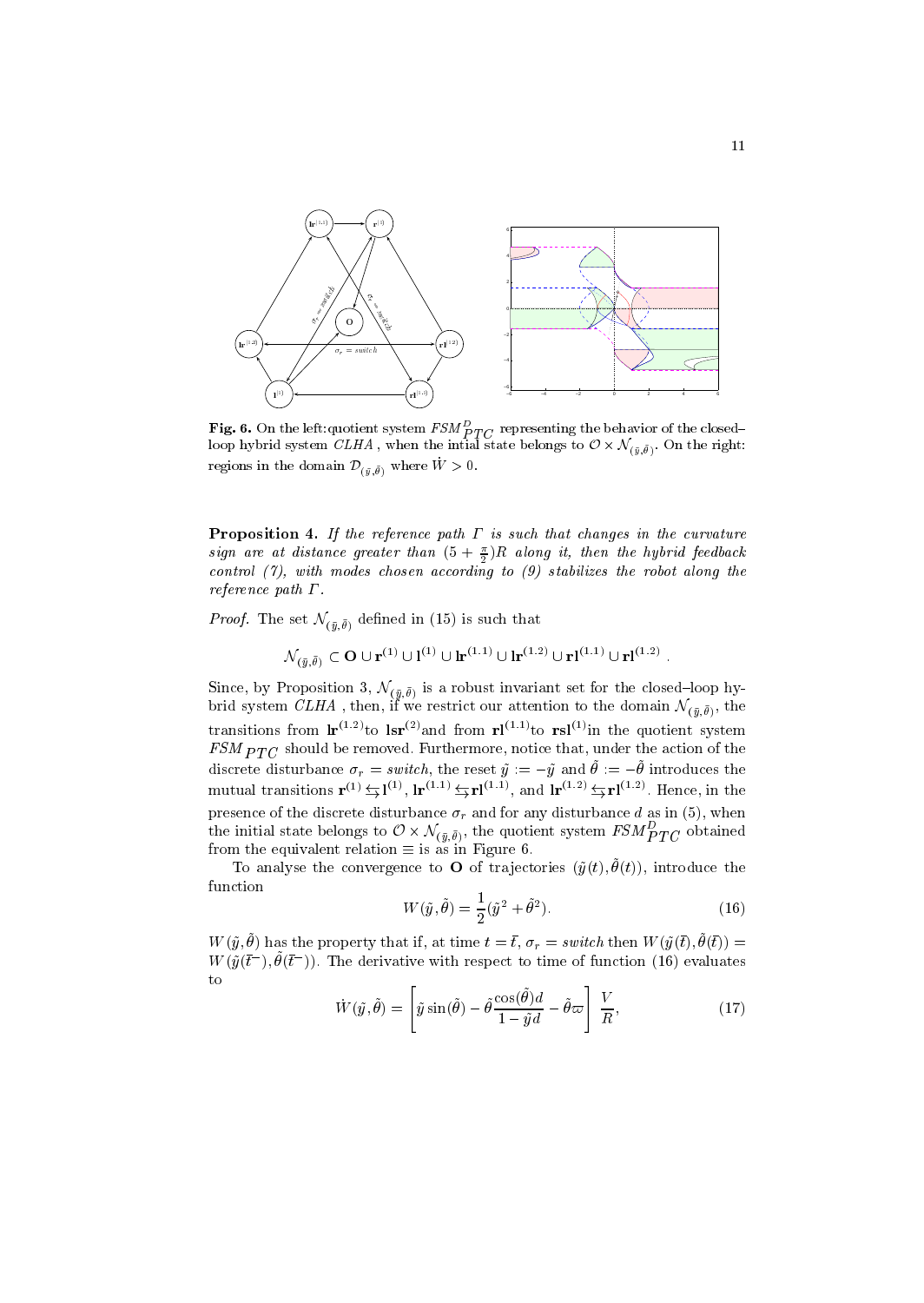where  $\varpi = 0, -1$ , and 1 in mode zero, negative, and positive, respectively. The study of the sign of  $W_-(y, v)$  is extended to the entire domain  $\nu_{(\tilde{y}, \theta)}.$  Under assumption (11), multiplying (17) by  $\frac{1}{V}(1 - ya)$ , we have

$$
\dot{W} > 0 \quad \leftrightarrow \quad \mu(\tilde{y}, \tilde{\theta}) = d \left[ -\tilde{y}^2 \sin(\tilde{\theta}) - \tilde{\theta} \cos(\tilde{\theta}) + \varpi \tilde{y} \tilde{\theta} \right] + \left[ \tilde{y} \sin(\tilde{\theta}) - \varpi \tilde{\theta} \right] > 0
$$

for some disturbance  $a$  bounded as in (5). Hence, for any  $(y, v)$  such that

$$
\eta_1(\tilde y,\tilde \theta)=\tilde y\sin(\tilde \theta)-\varpi\tilde \theta>0
$$

there exists a as in (b) such that  $\mu(y, y) > 0$  and  $W > 0$ . Otherwise, if  $(y, y)$  is such that  $\eta_1(y,v) \leq 0$ , then there exists a as in (b) such that  $W > 0$  if and only  $\mu(y, v)$  is positive for  $u = 1$ . That is, if

$$
\eta_2(\tilde{y}, \tilde{\theta}) = -\sin(\tilde{\theta})\tilde{y}^2 + \left[\sin(\tilde{\theta}) + \omega \tilde{\theta}\right]\tilde{y} - \left[\tilde{\theta}\cos(\tilde{\theta}) + \omega \tilde{\theta}\right] > 0,
$$

which can be solved for  $\tilde{y}$  given  $\theta$ . The regions in the domain  $\mathcal{D}_{(\bar{y},\bar{\theta})}$  where the function (16) locally increases are reported in Figure 6. Such regions are delimited by curves  $\eta_1(\tilde{y}, \theta) = 0$  and  $\eta_2(\tilde{y}, \theta) = 0$ , where  $\varpi = 0, -1$  and 1 if  $(y, \theta) \in \Omega^*, \Omega^*$ , and  $\Omega^*$ , respectively. By (17), the continuous disturbance  $a$ which maximizes  $W(t)$  is

$$
d^* = \begin{cases} 1 & \text{if } \hat{\theta}\cos(\hat{\theta}) < 0 \\ 0 & \text{if } \hat{\theta}\cos(\hat{\theta}) > 0 \end{cases} \quad \text{i.e. } \hat{\theta} \in \left(-\frac{\pi}{2}, 0\right) \cup \left(\frac{\pi}{2}, \frac{3}{2}\pi\right) \tag{18}
$$

Consider an initial condition  $(y_0, v_0)$  in a neighborhood of the origin and in region  $\mathcal{N}_{(\bar{u},\bar{\theta})} \cap {\bf r} l^{(1.2)}$ . At the initial time, the hybrid model CLHA is in mode negative. Let us assume that  $\sigma_r = \epsilon$ , for the moment, and let us analyse the evolution of the hybrid model  $CLHA$  under the action of the continuous disturbance  $d$ . Under the action of the worst disturbance (18), the trajectory  $(y(t), v(t))$  originating from  $(y_0, \theta_0)$  reaches the curves  ${\bf r}^{\scriptscriptstyle (+)}$ . First W(t) decreases (in  ${\bf r}^{\scriptscriptstyle (+,-)}$ ), then it increases (in  $\mathbf{r} \mathbf{l}^{(1,1)}$ ). Hence, mode switches to *positive.* W(t) decreases (in the first part of  $\text{Ir}^{(1.2)}$ , and it increases again later on (in  $\text{Ir}^{(1.2)}$  and  $\text{Ir}^{(1.1)}$ ) until  $(y(t), \sigma(t))$  reaches  ${\bf r}^{<\gamma}$ . Finally, following a shqing motion along the curve  ${\bf r}^{<\gamma},$  $(y(t), v(t))$  reaches the origin.

Along this trajectory  $W(t)$  assume two local maxima, which correspond to the intersections of  $\mathbf{I}^{(-)}$  and  $\mathbf{r}^{(+)}$ , and two local minima: the first on the line  $\theta = 0$ <br>when  $\tilde{y} > 0$ , and the second inside region  $\mathbf{r} \mathbf{l}^{(1,2)}$ . Let  $\delta = ||(\tilde{y}_0, \tilde{\theta}_0)||$ . Since the  $t_1$ a jectory  $(y(t), v(t))$  is continuous with respect to the initial condition  $(y_0, v_0)$ , then there exist two continuous functions  $\zeta_{\text{max}}, \zeta_{\text{min}} : \mathbb{R} \to \mathbb{R}$  such that

 $\frac{d}{dt} \lim_{t \to 0} \frac{\ln(x, y, v(t))}{t} = \lim_{t \to 0} \frac{\ln(x, y, v(t))}{t} = \lim_{t \to 0} \frac{\ln(x, y, v(t))}{t} = \lim_{t \to 0} (\ln(x, y, v(t)))$ 

Further, since the local maximum and minimum points tend to the origin as  $\left\| \left( y_0, v_0 \right) \right\|$  tends to zero, then lim $\delta \rightarrow 0$   $\zeta_{\text{max}}(0) = 0$  and  $\min_{\delta \rightarrow 0} \zeta_{\text{min}}(0) = 0$ .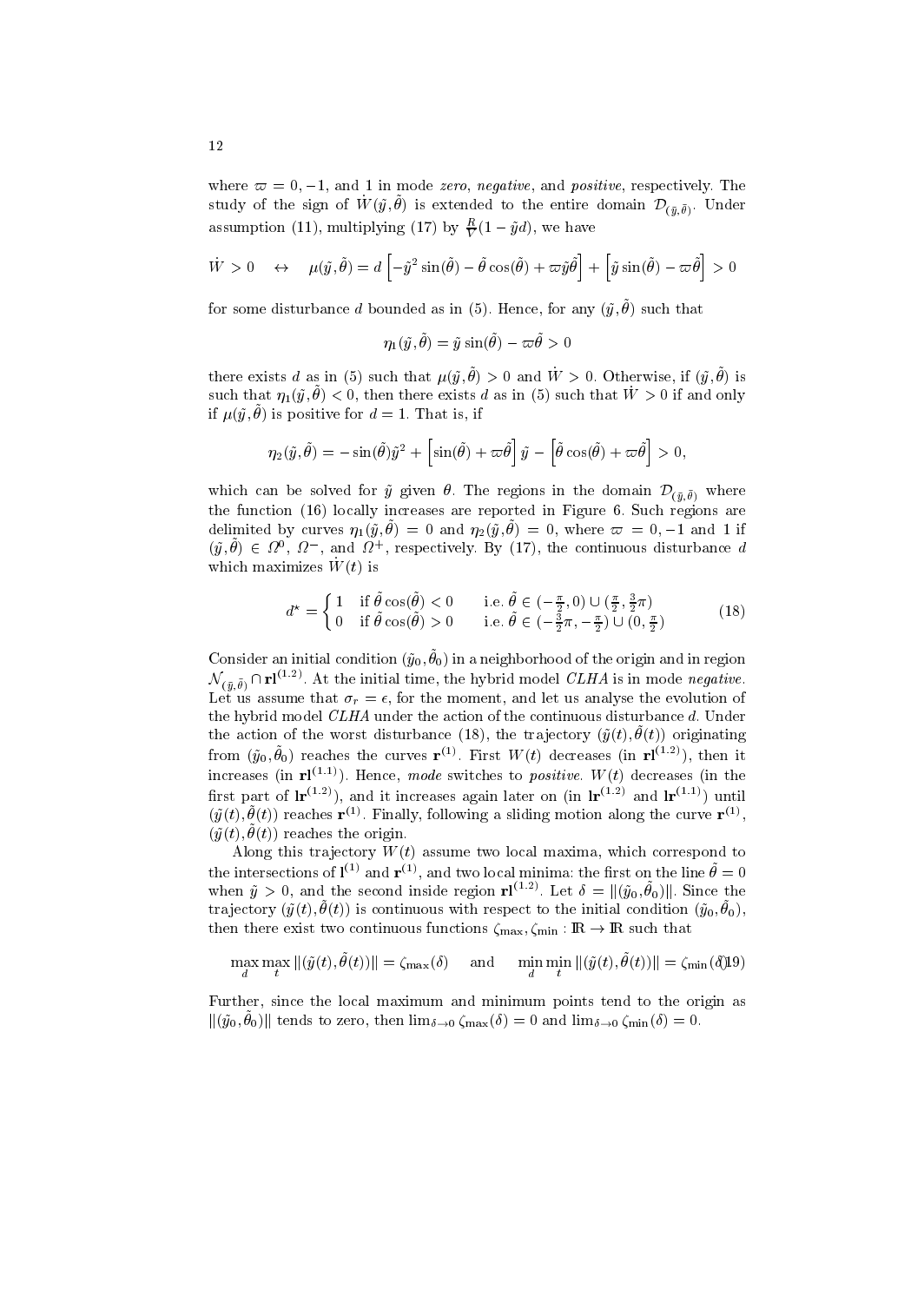Suppose now that a discrete disturbance  $\sigma_r = switch$  occurs at the precise time t at which  $(y(t-) , \theta(t-) )$  is opposite to  $(y_0, \theta_0)$  with respect to the origin. I nen, the state  $(y(t), \theta(t))$  is reset to  $(y(t), \theta(t)) = (-y(t), -\theta(t)) \in$  $\mathcal{N}(\bar{u},\theta)$ , which lies on the same line to the origin of  $(y_0, v_0)$ . If  $W(y_0, v_0) > 0$  $W(y(t), \sigma(t)) = W(-y(t))$ ,  $-\sigma(t)$ ) then the convergence is preserved. But, if W  $(y_0, \sigma_0) \leq W(y(t), \sigma(t)) = W(-y(t)), -\sigma(t))$  then, under the action of the discrete disturbance  $\sigma_r = s$  when, the state  $(y, \sigma)$  is reset to a point farther away from the origin than the initial state  $(y_0, v_0)$  and convergence can be lost.

However, if the reference path  $\Gamma$  is such that changes in the curvature sign are at a distance greater than (5  $+$   $\frac{1}{2}$ )  $R$  along it, between to successive actions of the discrete disturbance  $\sigma_r$ , the state  $(\tilde{y}, \tilde{\theta})$  has enc ) has enough time to reach the origin. In fact, assuming that, in the worst case,  $(y(t), \theta(t)) \in \mathcal{N}_{(\bar{u}, \bar{\theta})} \cap \mathbf{r} \mathbf{l}^{(2)}$ , an upper bound on the length the arc of spanned by the origin of the Frenet frame as  $(y(t), \theta(t))$  converges to the origin, is given by  $L(\bf{r}l^{(1)},l^{(1)}+L(\bf{r}l^{(2)}))+L(\bf{r}l^{(2)})+L(\bf{r}l^{(3)}+L(\bf{r}l^{(4)}+L(\bf{r}l^{(5)}+L(\bf{r}l^{(6)}+L(\bf{r}l^{(6)}+L(\bf{r}l^{(6)}+L(\bf{r}l^{(6)}+L(\bf{r}l^{(6)}+L(\bf{r}l^{(6)}+L(\bf{r}l^{(6)}+L(\bf{r}l^{($  $L(\mathbf{I}\mathbf{r}^{(11)})+L(\mathbf{I}\mathbf{r}^{(11)})+L(\mathbf{r}^{(1)})$  that, according to the weighted *FSM*  $PTC$  reported in Figure 5, evaluates to  $(3 + \frac{1}{2})R$ .

To prove the robust stabilization of the robot along the reference path  $\Gamma$ we have to show that for any  $\epsilon > 0$ , there exists  $\delta > 0$  such that any trajectory (~y(t); <sup>~</sup> (t)) of the hybrid system CLHA , originating from any (~y0; <sup>~</sup> 0) with  $\|(y_0, v_0)\| \leq v$ , we have  $\|(y_i, v_i, v_j)\| \leq v$ . Given any  $\varepsilon > v$ , consider any initial  $\text{continuous}~(y_0, v_0)$  with

$$
\|(\tilde{y}_0, \tilde{\theta}_0)\| \le \delta = \zeta_{\max}^{-1} (\zeta_{\min}^{-1}(\zeta_{\max}^{-1}(\epsilon))).
$$
\n(20)

The trajectory  $(y(t), \theta(t))$  evolves inside a ball of radius  $\zeta_{\min}(\zeta_{\max}(\epsilon))$ . If a disturbance  $\sigma_r = switch$  occurs at some time  $\bar{t}$ , then the state is reset to  $(y(t),\theta(t)) = (-y(t),-\theta(t)) \in \mathcal{N}_{(\tilde{u},\tilde{\theta})}$ . In the evolution for  $t > t$  the trajectory reaches the origin before a further discrete disturbance will show up. jectory reaches the origin before a further discrete disturbance will show up.<br>Morever, since  $\|(\tilde{y}(\bar{t}), \tilde{\theta}(\bar{t})\| \leq \zeta_{\min}^{-1}(\zeta_{\max}^{-1}(\epsilon))$  then, the trajectory  $(\tilde{y}(t), \tilde{\theta}(t))$  for  $t > t$  does not exit a ball of radius  $\zeta_{\text{max}}(\zeta_{\text{max}}(\epsilon)) \equiv \epsilon$ . Then, the hybrid feedback control (7), with modes chosen according to (9) robustly stabilizes the robot along the reference path  $\Gamma$ .

#### 5Conclusions

In this paper, we have used modern techniques developed for hybrid systems simulation and verification to solve and prove stability of a control technique for an interesting problem, that is route tracking by nonholonomic vehicles with bounds on the curvature and limited sensory information. The proposed controller is reminiscent of a synthesis proposed elsewhere for an optimal control problem to track straight routes, whose generalization to generic routes turned out to be difficult to analyze otherwise. We believe that this case study, besides its intrinsic interest in applications, also has a value in showing the potential of hybrid systems analysis techniques as applied to complex control problems.